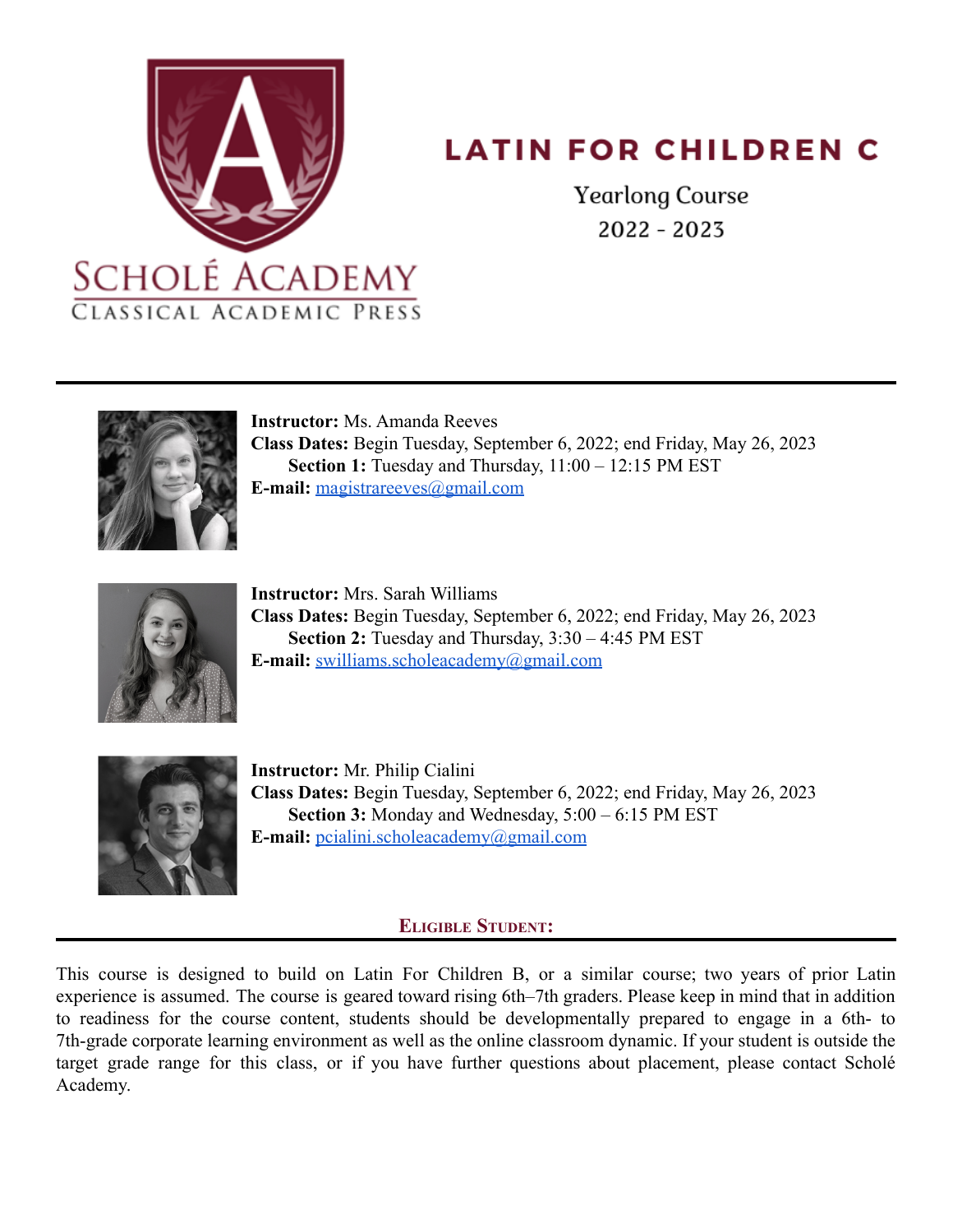Classes meet for  $60 - 75$  minutes, two times a week for 32 weeks on the following dates:

#### **Section 1: Tuesday and Thursday**

September: 6, 8, 13, 15, 20, 22, 27, 29 October: 4, 6, 11, 13, 18, 20, 25, 27 November: 1, 3, 8, 10, 15, 17, **[Thanksgiving Break]**, 29 December: 1, 6, 8, 13, 15 **[Christmas Break]** January: **[Christmas Break]**, 10, 12, 17, 19, 24, 26, 31 February: 2, 7, 9, 14, 16, **[Winter Break]**, 28 March: 2, 7, 9, 14, 16, 21, 23, 28, 30 April: **[Easter Break]**, 11, 13, 18, 20, 25, 27 May: 2, 4, 9, 11, 16, 18, 23, 25

## **Section 2: Tuesday and Thursday**

September: 6, 8, 13, 15, 20, 22, 27, 29 October: 4, 6, 11, 13, 18, 20, 25, 27 November: 1, 3, 8, 10, 15, 17, **[Thanksgiving Break]**, 29 December: 1, 6, 8, 13, 15 **[Christmas Break]** January: **[Christmas Break]**, 10, 12, 17, 19, 24, 26, 31 February: 2, 7, 9, 14, 16, **[Winter Break]**, 28 March: 2, 7, 9, 14, 16, 21, 23, 28, 30 April: **[Easter Break]**, 11, 13, 18, 20, 25, 27 May: 2, 4, 9, 11, 16, 18, 23, 25

# **Section 3: Monday and Wednesday**

September: 7, 12, 14, 19, 21, 26, 28 October: 3, 5, 10, 12, 17, 19, 24, 26, 31 November: 2, 7, 9, 14, 16, **[Thanksgiving Break]**, 28, 30 December: 5, 7, 12, 14, **[Christmas Break]** January: **[Christmas Break]**, 9, 11, 16, 18, 23, 25, 30 February: 1, 6, 8, 13, 15, **[Winter Break]**, 27 March: 1, 6, 8, 13, 15, 20, 22, 27, 29 April: **[Easter Break]**, 10, 12, 17, 19, 24, 26 May: 1, 3, 8, 10, 15, 17, 22, 24

Please note that while your instructors fully intend to provide classes on these dates, they too are human and occasionally become sick or have other pressing concerns to attend to. In the unlikely event that your instructor is unable to attend one of the scheduled classes, they will either arrange for an equally qualified substitute to instruct the students on that day or will provide students with a video recording of the class.

# **OFFICE HOURS:**

Your teachers are available outside of scheduled class times should you need additional assistance with the material. During office hours, students may raise questions, go over material from absences, or review class material. To arrange office hours, please send an email request to your instructor with your availability and the concept you would like to go over. Your teacher will do her best to respond to office hours requests within 24-48 hours.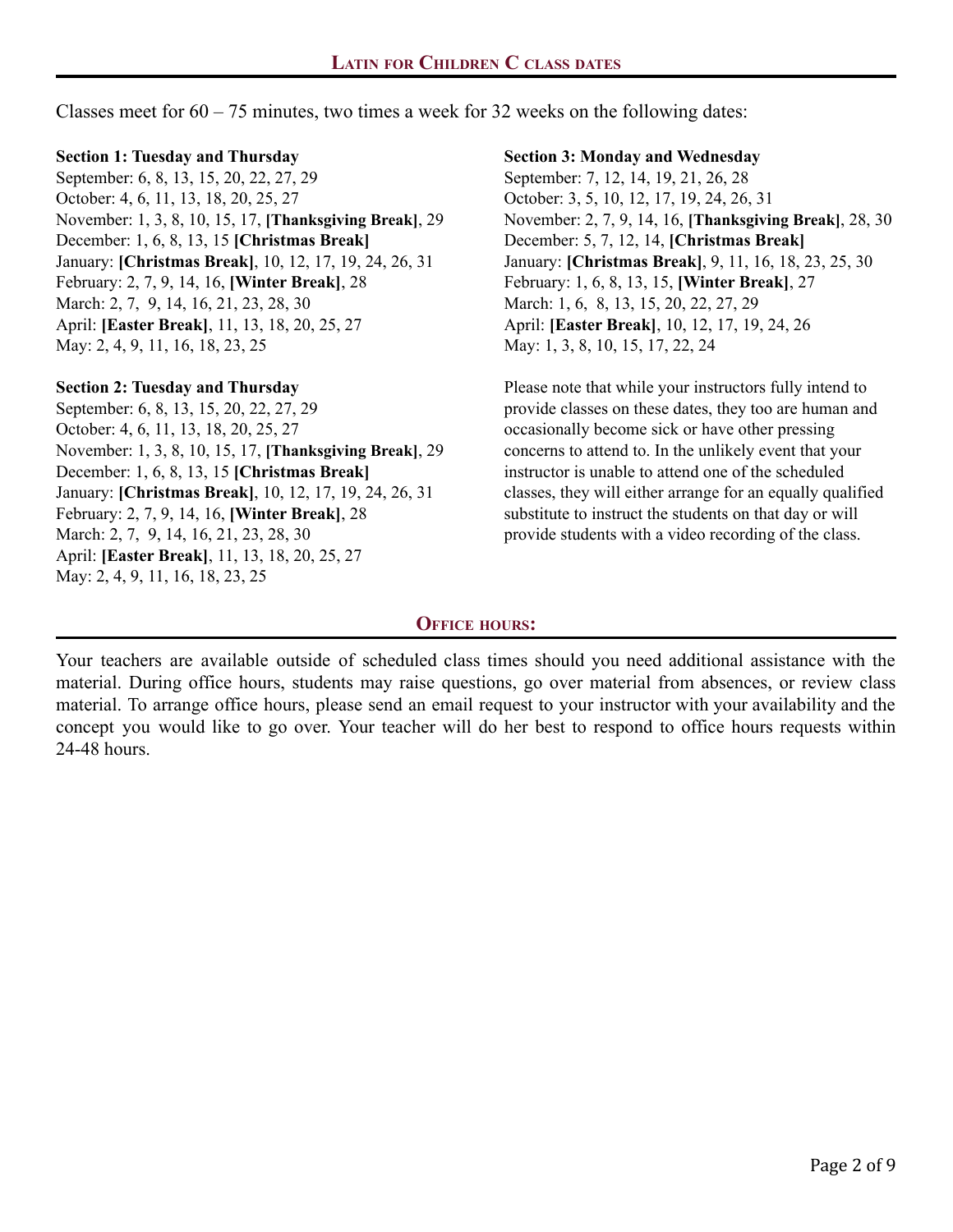*[Latin for Children Primer C](http://classicalacademicpress.com/latin-for-children-primer-c/)* (student edition) *[Latin for Children Primer C History Reader](http://classicalacademicpress.com/latin-for-children-primer-c-history-reader/)*

*Please note: MP3 versions of the Latin for Children C chants will be provided to the students enrolled in this course at no charge.*

Required texts are not included in the purchase of the course.

Note that while our primary text will be the Latin for Children Primer C and History Reader, the teaching staff will be adapting and augmenting the curriculum as they see best for the learning objectives of the course. As such, students should also be prepared to regularly print PDF files supplied by the instructors.

## **OPTIONAL MATERIALS:**

*[Lingua Latina per se Illustrata, Pars I: Familia Romana](https://www.amazon.com/Lingua-Latina-Illustrata-Pars-Familia/dp/1585104205/ref=sr_1_1?crid=3BPDU36VRWNBF&keywords=lingua+latina+per+se+illustrata&qid=1580852452&sprefix=lingua+latina%2Caps%2C244&sr=8-1)* by Hans H. Ørberg (recommended for summer reading prior to the course) *[Latin for Children Primer C Activity Book](http://classicalacademicpress.com/latin-for-children-primer-c-activity-book/) [Latin for Children Primer C Answer Key](http://classicalacademicpress.com/latin-for-children-primer-c-answer-key)*

Binder to organize course materials

# **COURSE DESCRIPTION:**

In this third-year Latin course, students learn to read and translate longer Latin paragraphs. They study the fourth and fifth noun declensions, the perfect system for all four conjugations, review and use all four verb conjugations in past, present, and future tenses, and review and use all the parts of speech in Latin. Students also acquire a Latin vocabulary of another 240 words and learn many English words derived from these Latin words. As a step beyond just an exposure to the language, this course trains students in grammar, vocabulary, and English derivatives in a lively, interactive way.

This course is designed to:

- Model a discipline of mind that focuses on how the Latin language works.
- Model pronunciation of Latin words and give students pronunciation practice through imitation.
- Model for students how to analyze grammatical structure, interpret word form and use, and translate Latin both orally and in writing.
- Model for students how to use mnemonic aids and give them practice using these aids.
- Demonstrate to students the etymology of Latin words and how they are transformed into English derivatives.
- Expose students to beautiful illustrations as well as images and paintings of ancient Roman culture, and to provide exposure to Roman history, culture, and historical figures.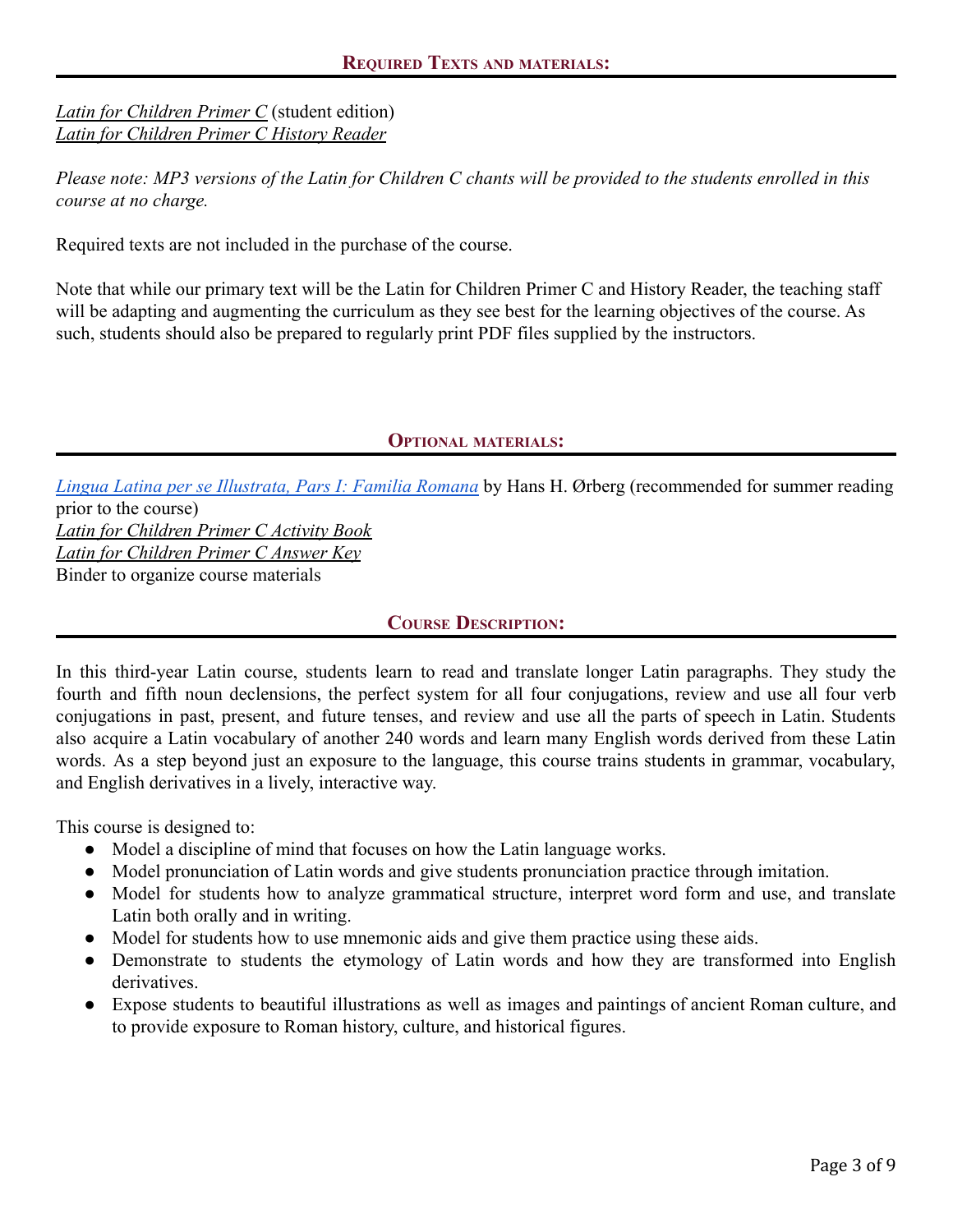Students who pay careful attention in class and make a practice of chanting forms and studying vocabulary on a regular basis, and complete practice exercises will achieve mastery of materials. At the completion of this course, students will:

- Be able to recall many Latin words.
- Recognize English derivatives from Latin words.
- Be able to construct and translate Latin sentences.
- Be able to successfully translate small portions of Latin text.
- Be able to recognize errors in Latin sentences and make appropriate corrections.

Mastery of the material of the course will be designated by the following categories:

**Magna Cum Laude:** "with great praise"; the student goes above and beyond what is expected, consistently exhibiting mastery of material, demonstrating love, humility, patience, constancy, and perseverance in work and interactions with others. This mark is rarely achieved.

**Cum laude:** "with praise"; the student has been following directions, doing homework, participating cheerfully, and clearly working hard as the weeks progress. This is work to be proud of. The student works toward mastery of self and the material presented.

**Satis:** "sufficient"; the student is completing homework, attending class, understanding things with a few gaps, perhaps a forgotten homework assignment here and there.

**Non Satis:** "not sufficient"; the student has significant gaps, homework is not turned in, missing class often, failing to participate in class.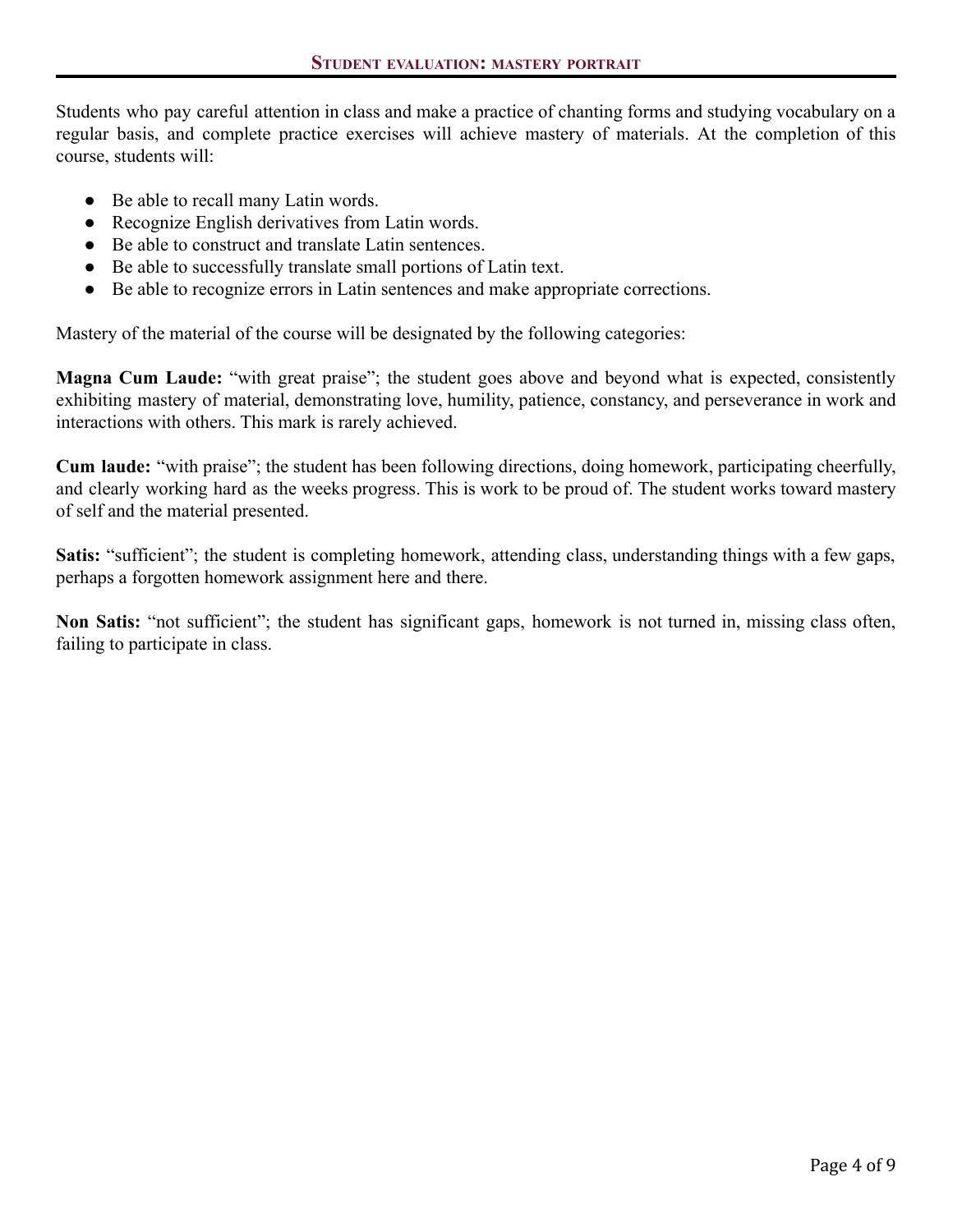Students enrolling in Scholé Academy's Latin for Children C course will be expected to show development of Executive Function Skills throughout the year. Executive Function Skills speak to a set of qualities and skill sets students can develop and hone to better approach the courses, lectures, readings, and teachers they will face in their future academic coursework.

1. **An Engaged Student:** One who is willing to step into the arena of class discussion, asks questions, and supply answers. During class, students should be actively engaged as the teacher employs various interactive methods such as class repetition and recitation. Participation in these activities is central to class time and promotes a lively, delightful environment. Students should be active listeners during class time. They should be thoughtfully engaged with both each other and the teacher. All students should be viewing the class via Zoom on their computers and should not be browsing the internet. Students should approach class time as an opportunity to grow in fellowship as the class journeys together to obtain knowledge.

2. **Attention to Detail & Preparedness:** One who is consistently prepared with all assignments complete at the start of every class session, has submission requirements fulfilled before each session, has confirmed technology is working prior to the start of class, is responsible to determine how to proceed after an absence, is responsible for consulting the course syllabus and adjusting as the class proceeds, etc. This student should also come mentally prepared – ready to focus on the material being presented. He should arrive to the Zoom meeting on time and if late should respectfully listen to try to understand where the class is in relation to the text and should wait patiently for the teacher and classmates to finish their current task, which is when the teacher will catch the student up. Homework should be uploaded to Schoology before class begins. Students should try to develop the virtue of constancy by remaining focused and diligent and pushing away even "good" distractions that would inhibit learning and mastery.

3. Self-Monitoring: A student in the  $6<sup>th</sup> - 7<sup>th</sup>$  grade range should continually develop self-monitoring skills. One who successfully self-monitors can evaluate his own performance. This student is able to see both his own strengths and weaknesses. A self-monitoring student is one who determines which problems he can work through on his own and where he needs peer, teacher, or parent support. Students should follow behavior guidelines appropriate to the age and study of this course. They should practice hand-raising, speaking when called upon, listening to others, and focusing solely on the task at hand.

4. **Exhibit Responsibility:** One who is able to recognize when it is time to begin working and is able to do so without procrastination. This student is able to initiate tasks easily adjusting from the whole-class Zoom to a breakout room while still maintaining a scholarly attitude. During class time, students shall uphold the integrity of the period by showing technological responsibility. They will refrain from playing computer games, viewing alternate screens, or otherwise engaging in distracting activities.

5. **Problem Solving:** One who is ready and willing to press through, even when he is unable to successfully solve the problem on the first try. Mastering Latin involves perseverance and looking at each word individually and in context to decode word use, sentence structure, and accurately translate word meaning.

6. **Employ Critiques:** one who receives feedback to submissions and is sure to apply that feedback to future assignments rather than repeating mistakes. This student also gleans information from the live class critiques of fellow students and notes mistakes to avoid by learning others. Students should have an attitude of humility when receiving critiques. They should view class as an opportunity to grow and to develop their God-given talents. Students should be happy for the successes of their peers, even if the gifts and capacities of their classmates surpass their own.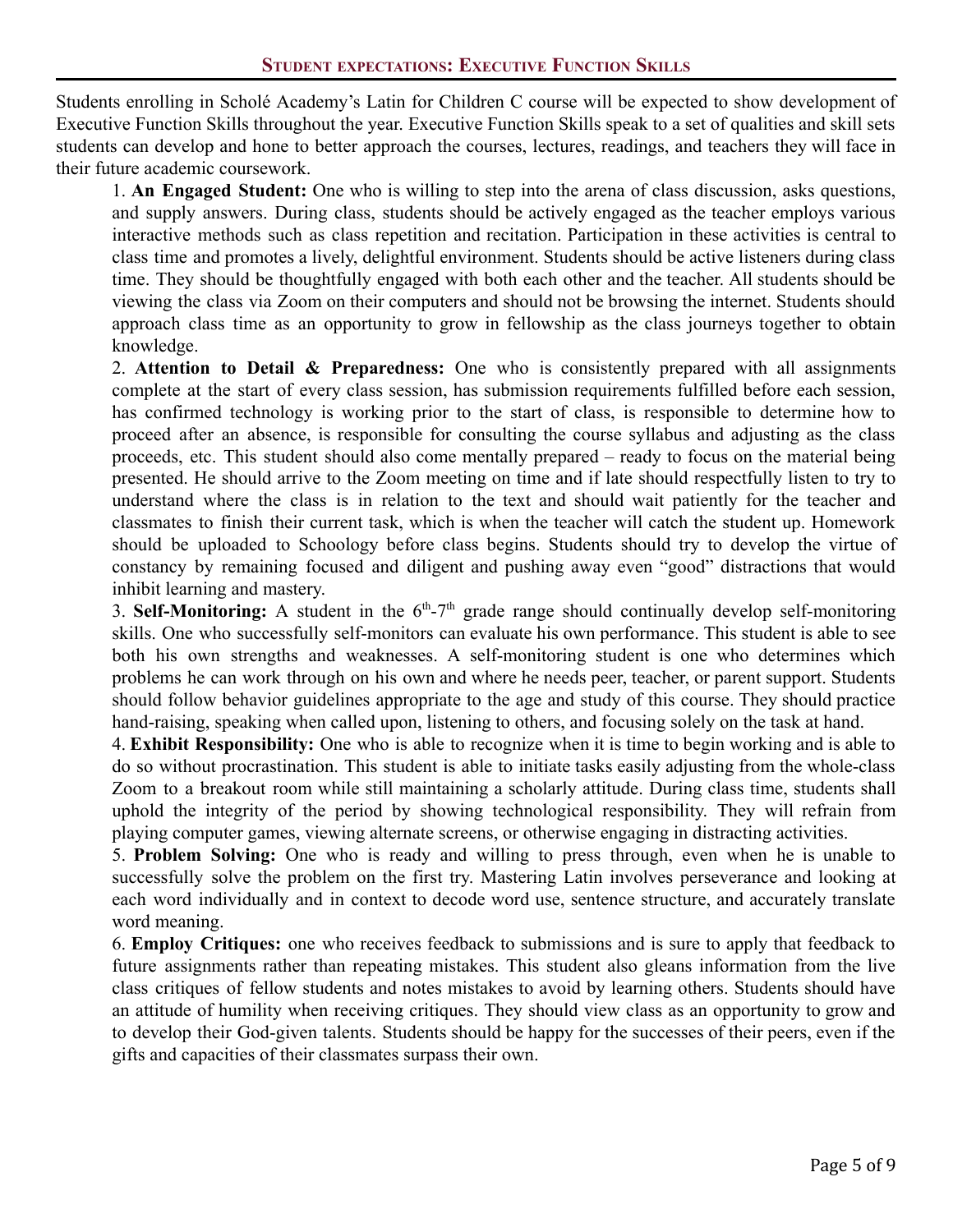The long-term, ultimate goal for the student will be to master the Latin language through imitation so that the original works of the great authors and thinkers of old will be read and understood well. To achieve this goal, students at the lower school level begin to develop the virtues of love, both of learning and of the Latin language, humility, as they humbly accept instruction, recognize their own strengths and weaknesses, and rejoice when others succeed, patience, with themselves and fellow classmates, constancy, through remaining focused and diligent in the face of distraction, and perseverance, or being willing to do what must be done in order to achieve mastery. The Latin for Children C student will be expected to:

- Be respectful of others during class time. This involves speaking when called upon, listening attentively, participating actively in the class discussion and practices, and focusing on the discussion. Conversely, it does not include speaking out of turn, distracting others, or bringing unrelated material to the conversation.
- Strive for mastery of each concept. The activities and practices serve to promote understanding and enjoyment of the study of Latin. Students should apply their best effort in all work involved with the class. Should students encounter difficulty with their work, they should endeavor to understand and strive to complete the work, however inaccurately it may be. Putting forth effort exemplifies integrity in learning and fosters solid study habits as well as a mind inclined towards perseverance.
- Arrive to class on time and with all assigned material completed. The instructor will facilitate learning for the student, but the responsibility for staying up-to-date with classwork and assignments ultimately falls to the student. Students who have not completed their assignments by the start of class will be excused to a breakout room to complete their work and will be welcomed back once their work is finished. This will count as a tardy. If the student is gone for more than half the class, it will count as an absence.
- Examine models for imitation, chanting and singing forms and studying vocabulary daily. Each week the teacher will model fluent recitation, accurate pronunciation, and provide practice designed to help the students grow as competent Latin linguists.
- Complete and upload all assignments by the due date into the appropriate Schoology assignment folder prior to the start of class. Students will submit their work by scanning their homework pages and uploading it into the Schoology assignment window. All work posted to Schoology is to be scanned and uploaded unless otherwise noted. Assignments submitted by email will not be accepted. Photographs of completed assignments will not be accepted as they are incredibly difficult to read and grade. Submissions that are not scanned right side up or are not entirely legible will be noted and given one opportunity to be submitted correctly.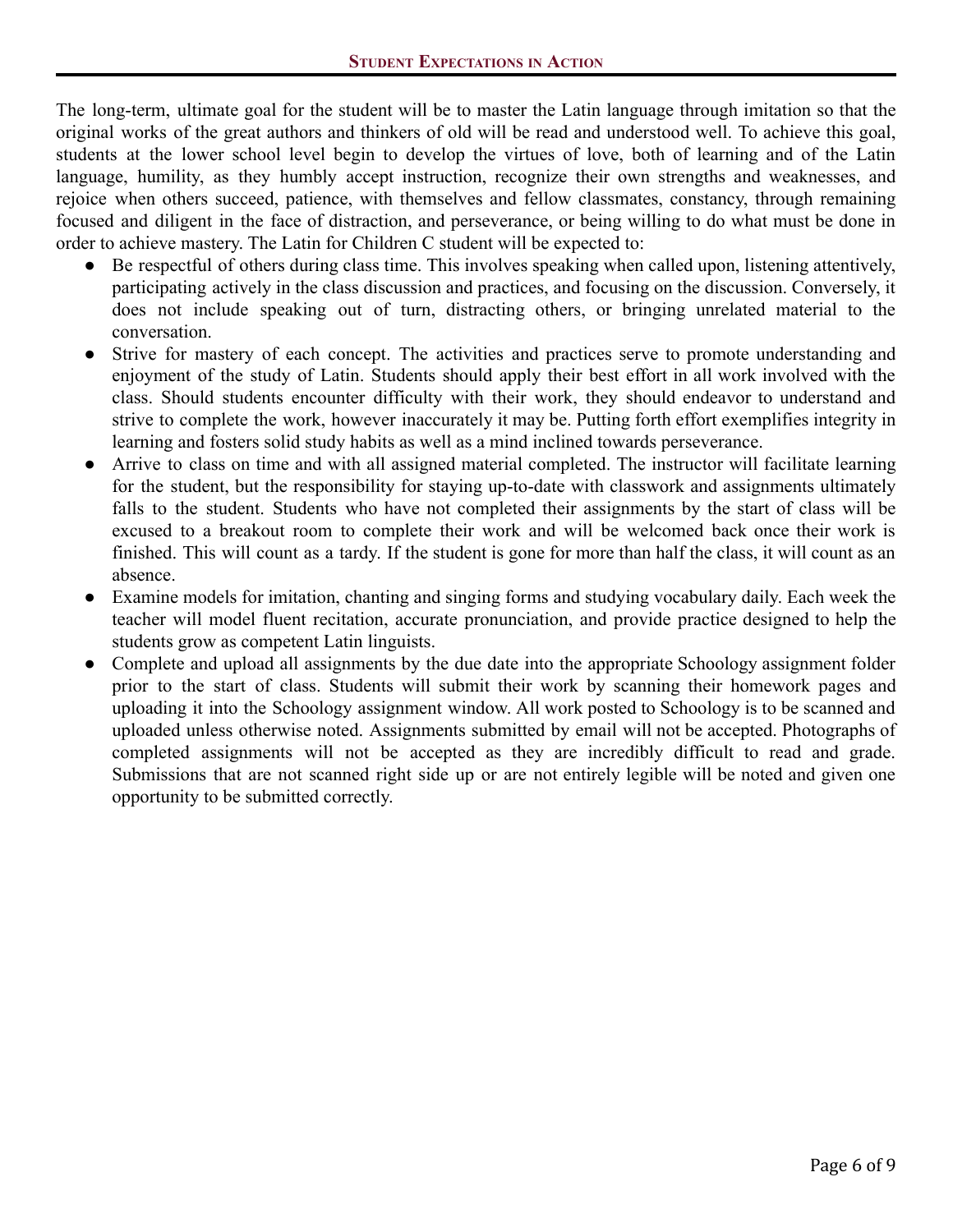While pursuing Latin for Children C through Scholé Academy will be restful, we also recognize the need to provide grades to students. Earning a specific grade should not overshadow achievement goals for mastery of this discipline. The study of Latin is an important discipline in classical education and learning to own the concepts introduced in this class will be a necessary and significant component of future success in higher-level classical education. In that sense then, attaining a mastery of these beginning Latin concepts is its own reward.

Students will not be measured against a traditional grading scale with letters and numbers. Instead, we will assess the student as a whole, including participation, attitude, behavior, growth, virtue, and understanding. We will assign the following broad categories to your student's level of achievement according to Scholé Academy's grading policy: magna cum laude (with great praise), cum laude (with praise), satis (sufficient, satisfactory), and non satis (not sufficient).

Some student work and assessments will be completed in the text, using some online tools and assignments, through regular classroom participation, and through frequent practice assignments. Any additional assignments not included in the required textbooks will be posted on Schoology with ample time before the start of class and should be printed in preparation for the student's participation in class.

Ideally, every student working diligently should do praiseworthy work (cum laude). Those who excel beyond this expectation will be the magna cum laude students. Students who do adequate but not praiseworthy work will be designated satis. Non satis means lacking sufficiency or adequacy; students who receive non satis will need to do additional work to achieve understanding and be able to move on to subsequent levels of Latin study. The hope is that this system of grading will aid both the student and the instructor in assessing an individual pupil's journey toward mastery, and that the emphasis will be on loving and knowing the subject rather than chasing a particular number or grade.

In conjunction with the grading scale outlined above, narrative evaluations of student performance in the classroom will be sent quarterly to keep parents abreast of their students' level of growth and achievement. These narrative evaluations are the core of the student assessment process.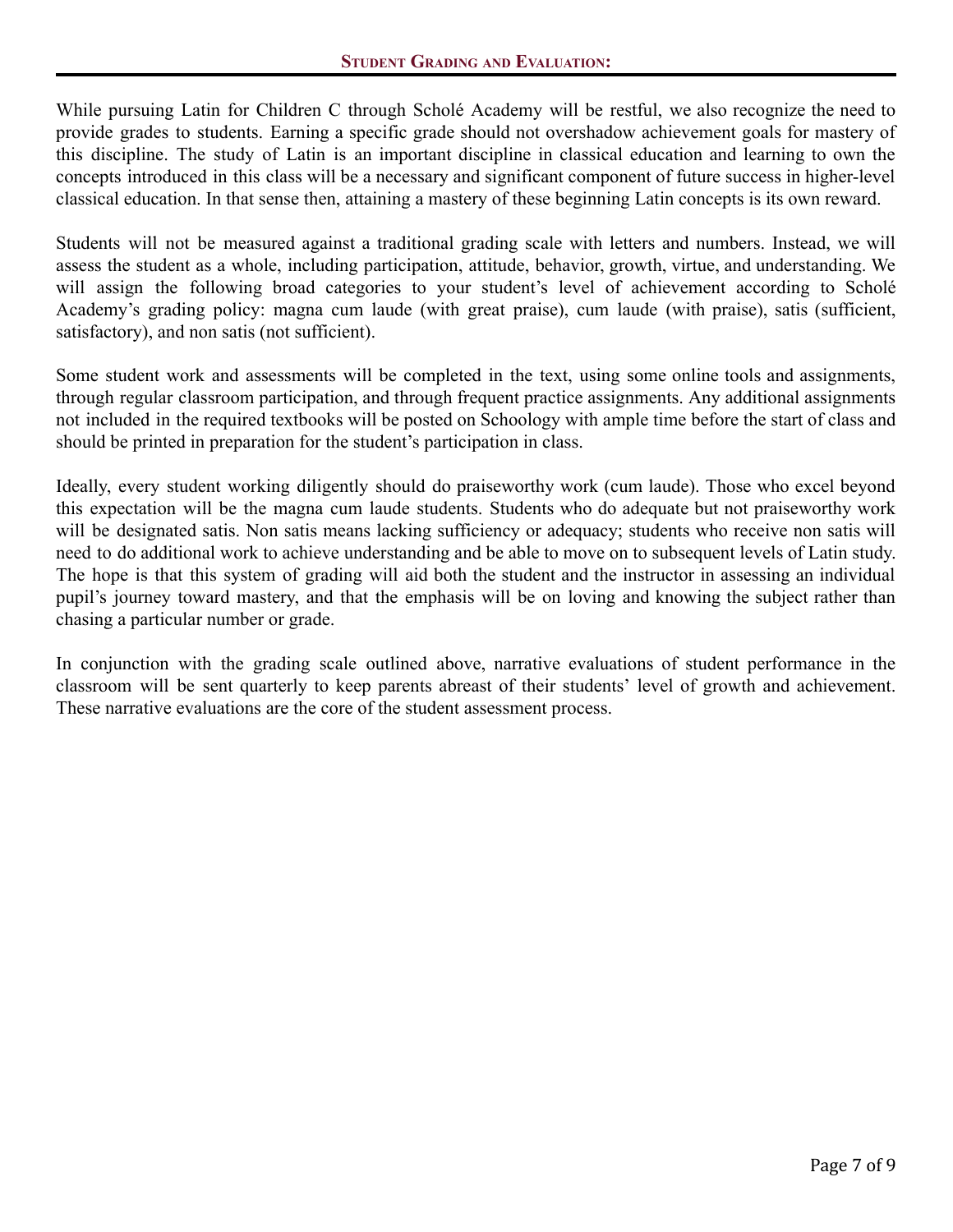## **Homework**

Homework will be assigned regularly, at almost every class session, and must be completed by the set due date (usually the next class meeting). Students are expected to hand-write their homework assignments in their best writing with a pen or a pencil. In addition to the translations and worksheets from our primer assigned for homework, students will be expected to regularly practice their vocabulary and chants throughout the week. This memory work is an essential foundation for understanding in Latin.

## **Quizzes**

The quizzes in this course will help students to stay on top of memory work and will help the instructor gauge each student is progressing toward mastery week-to-week. More information on these specifics will be given prior to the first quiz of the year.

## **Tests**

At the end of each unit in our book, there will be a test covering the material from the relevant weeks. Specific instructions for how to study for and take these tests will be sent out at the end of Unit I.

## **Participation**

Students will be expected to actively engage with their peers during class time, demonstrating preparedness, diligence, timeliness, and a positive attitude and approach to their studies. Students will receive points each day based on their timeliness, completion of work, participation, and attitude towards the teacher and their peers.

## **Uploading Work**

Students will submit homework assignments by scanning and uploading them to their computer, then submitting the files to the Latin for Children C Schoology assignment page. Access will be granted to this page once enrollment is finalized. **Photographs of student work cannot be accepted, as they are difficult to read.**

#### **Late Work**

For each calendar day (not each class session date!) that an assignment is late, **20% per day** will be automatically deducted from the grade. This means that on the fifth day after an assignment is due, it will no longer receive any credit. The 20% deduction does not include any points the student may also miss during the actual grading process.

#### **Absences**

The following is taken from the Student-Parent Handbook:

Our classes are live and highly interactive, with students regularly interacting with their instructor and peers and participating in class discussion. As such, we recommend students attend as many live class sessions as possible. There are, of course, circumstances, both planned and unplanned, in which students must miss a class. In such circumstances, we provide students with a recording of the live class session so that they may play back the session they missed. Whenever possible, we ask that students alert their instructor of their absence before missing class.

While recordings of live sessions are a helpful tool for occasional absences, they are not a sufficient replacement for class participation in the long term. **With this in mind, we allow a maximum of six absences for yearlong courses.**